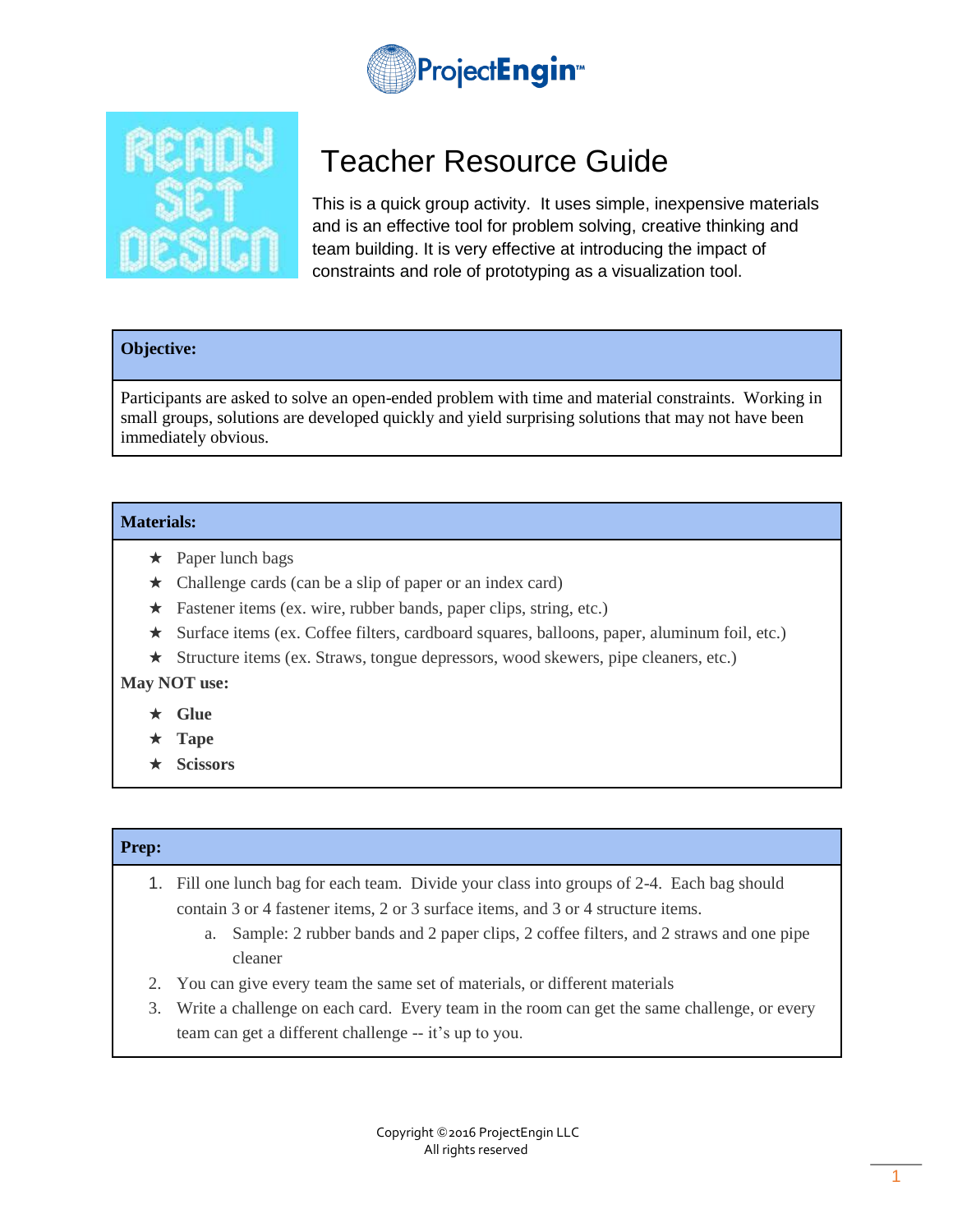

- a. The challenge will drive each team's conversations. It's important that the challenge is open-ended to encourage different interpretations and creative thinking. (A list of possible challenges is attached)
- b. A poorly worded challenge might read something like, "Design a water bottle." Effective wording would be, "Design a way to transport water on the go."
- 4. Put one challenge in each bag. Don't worry about matching materials with challenges remember that you want your teams to use the materials in surprising and creative ways!

#### **With The Group:**

- 1. Divide the group into teams of 2, 3, or 4.
- 2. Each team gets one of the bags that you prepared earlier.
- 3. Before the teams open the bags, introduce the activity and instructions.
- 4. Give the group 15-20 minutes to **prototype** a solution using only materials in their bag. Remind the teams that they can't design a solution that already exists!
- 5. When time is up, the groups present their solutions to the other teams. Ask a group member to read their challenge card aloud and articulate how their solution addresses that challenge.